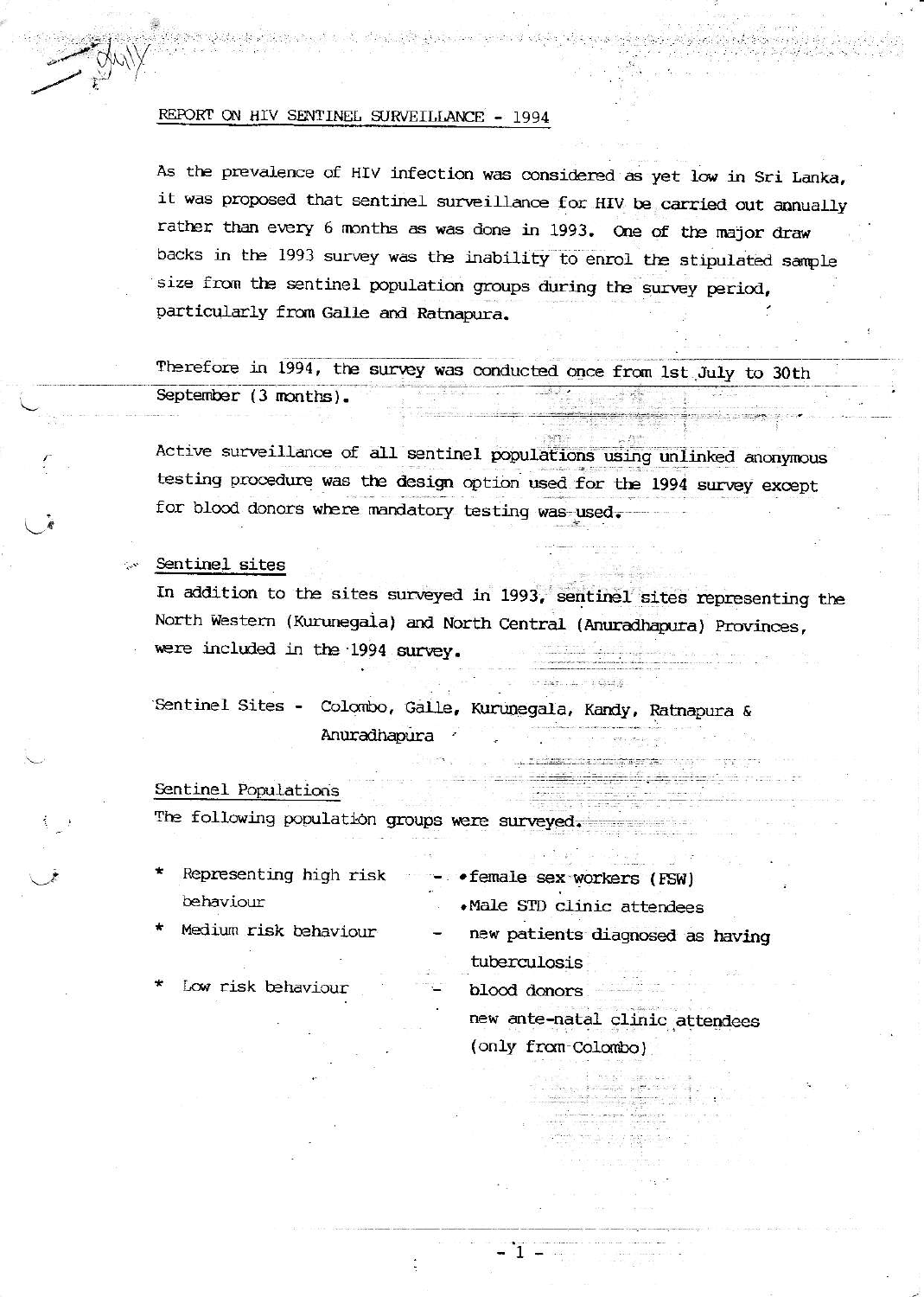# Table  $1 -$  The Sentinel population groups and the sample sizes to be surveyed in 1994

| Sentinel<br>Population       | Colombo | b.<br>Kandy | Galle   | Ratna-<br>pura | Kurune-<br>gala | Anuradha-<br>pura |  |
|------------------------------|---------|-------------|---------|----------------|-----------------|-------------------|--|
| Male STD clinic<br>attendees | 400     | 200         | 100     | 100            | 100             | 100               |  |
| Female Sex<br>Workers        | 200     | 100         | 100     | 100            | ٠.<br>100       | 100               |  |
| TB-patients-                 | 200     | $-100-$     | $100 -$ | 100            | 100             | 100               |  |
| Blood donors                 | 600     | 600         | 600     | 600            | 600             | 600               |  |
| ANC attendees                | 600     |             |         |                | $\blacksquare$  |                   |  |

**Testing procedures** 

All sera were individually tested for HIV antibody. Pooling of sera was not carried out.

## Results

2. 以四个人以来 lase se nos

**Section** 

 $\omega$ 

Table II - Results of HIV sentinel survey - 1994

| Population<br>Group     | Colombo             |             | Kandy       |              | Galle                                                      |              | Ratna-<br>pura |              | Anuradha-<br>pura |             | Kurune<br>gala        |          |
|-------------------------|---------------------|-------------|-------------|--------------|------------------------------------------------------------|--------------|----------------|--------------|-------------------|-------------|-----------------------|----------|
|                         | No.<br>$tested +ve$ |             | $No.$ $No.$ |              | $No.$ $No.$<br>tested +ve tested +ve tested +ve tested +ve |              | No.   No.      |              | $No.$ $No.$       |             | No. No.<br>tested +ve | No.      |
| Male STD<br>patients    | 376                 | $\mathbf 0$ | 200         | 0            | 98                                                         | $\mathbf{0}$ | $-43$          | 0            | 96                | $\mathbf 0$ | 79                    | n        |
| Female sex<br>workers   | 200                 | $\mathbf 0$ | 100         | $\Omega$     | 26                                                         | $\mathbf{0}$ | 27             | $\mathbf{0}$ | 100               | $\mathbf 0$ | 30                    | $\Omega$ |
| TB<br>patients          | 200                 | 0           | 49.         | $\mathbf{0}$ | 29                                                         | $\mathbf 0$  | 31             | 0            | 76                | $\theta$    | 35                    | $\Omega$ |
| Blood<br>donors         | 600                 | $\mathbf 0$ | 600         | $\mathbf{0}$ | 600                                                        | $0$ .<br>₩   | 557            | 0            | 600               | $\mathbf 0$ | 600                   | $0 -$    |
| <b>ANC</b><br>attendees | 600                 | 0           |             |              |                                                            |              |                |              |                   |             |                       |          |

2